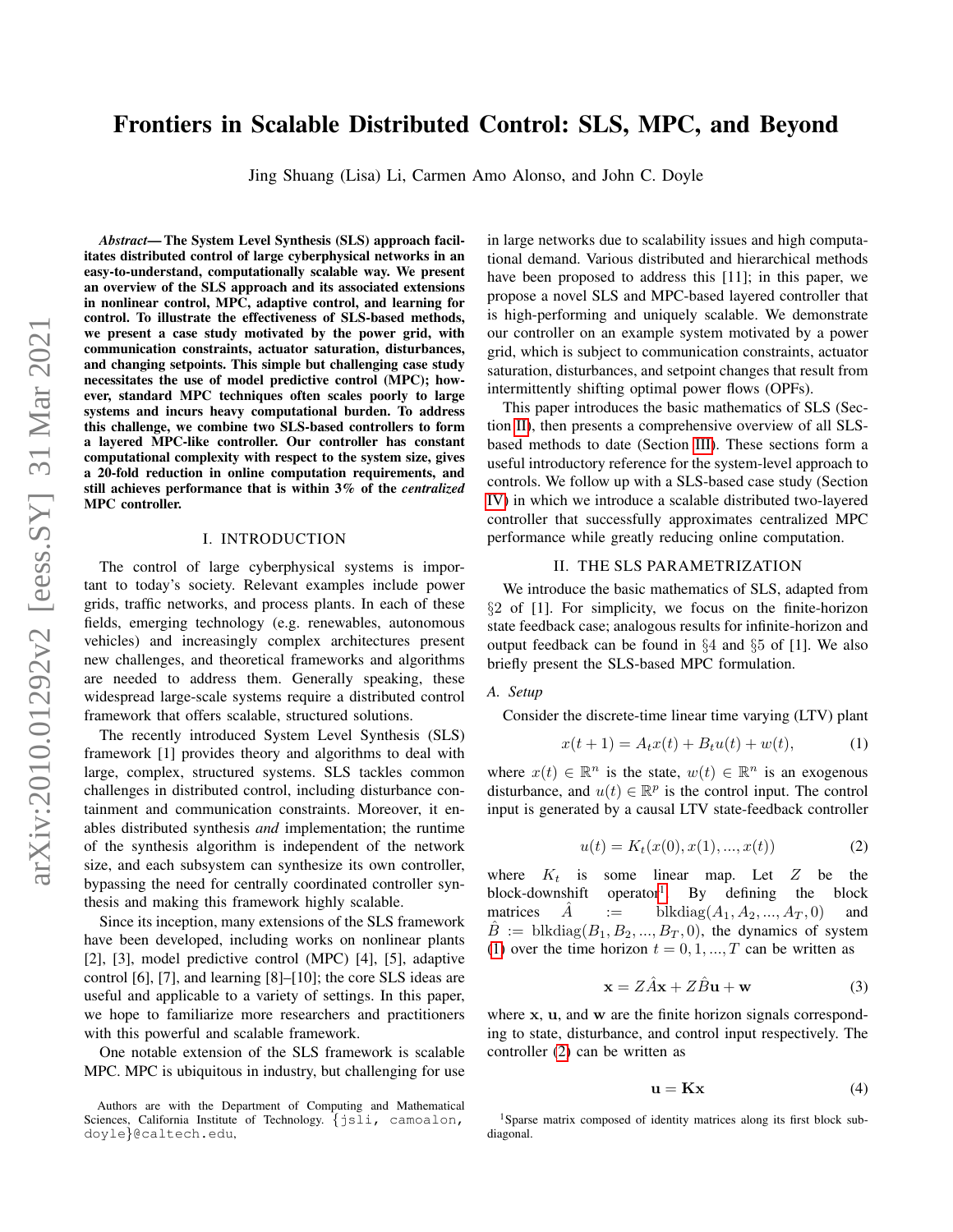where  $K$  is the block-lower-triangular (BLT) matrix corresponding to the causal linear map  $K_t$ .

#### *B. System Responses*

Consider the closed-loop system responses  $\{\mathbf{\Phi}_x, \mathbf{\Phi}_u\},\$ which map disturbance to state and control input, i.e.

$$
\mathbf{x} := \mathbf{\Phi}_x \mathbf{w} \tag{5a}
$$

$$
\mathbf{u} := \mathbf{\Phi}_u \mathbf{w} \tag{5b}
$$

<span id="page-1-0"></span>By combining [\(3\)](#page-0-4) and [\(4\)](#page-0-5), we easily see that

$$
\mathbf{\Phi}_x = (I - Z(\hat{A} + \hat{B}\mathbf{K}))^{-1}
$$
 (6a)

$$
\mathbf{\Phi}_u = \mathbf{K}(I - Z(\hat{A} + \hat{B}\mathbf{K}))^{-1} = \mathbf{K}\mathbf{\Phi}_x \quad (6b)
$$

**Definition 1.**  $\{\Phi_x, \Phi_u\}$  are *achievable* system responses if ∃ a block-lower-triangular matrix K (i.e. causal linear controller) such that  $\Phi_x$ ,  $\Phi_u$ , and **K** satisfy [\(6\)](#page-1-0). If such a **K** exists, we say that it *achieves* system responses  $\{\Phi_x, \Phi_u\}.$ 

The SLS framework works with system responses  ${\{\Phi_x, \Phi_u\}}$  directly. We use convex optimization to search over the set of achievable  $\{\Phi_x, \Phi_u\}$ , then implement the corresponding K using  $\{\Phi_x, \Phi_u\}$ . We can do this because the set of achievable system responses is fully parametrized by an affine subspace, as per the core SLS theorem:

<span id="page-1-2"></span>Theorem 1. For plant [\(1\)](#page-0-2) using the state-feedback policy  $u = Kx$ , where K is a BLT matrix, the following are true

1) The affine subspace of BLT  $\{\Phi_x, \Phi_u\}$ 

<span id="page-1-1"></span>
$$
\begin{bmatrix} I - Z\hat{A} & -Z\hat{B} \end{bmatrix} \begin{bmatrix} \Phi_x \\ \Phi_u \end{bmatrix} = I \tag{7}
$$

parametrizes all achievable system responses [\(6\)](#page-1-0).

2) For any BLT matrices  $\{\Phi_x, \Phi_u\}$  satisfying [\(7\)](#page-1-1)), the controller  $\mathbf{K} = \mathbf{\Phi}_u \mathbf{\Phi}_x^{-1}$  achieves the desired response [\(6\)](#page-1-0) from  $\mathbf{w} \mapsto (\mathbf{x}, \mathbf{u})$ .

*Proof.* See Theorem 2.1 of [1]. 
$$
\Box
$$

Theorem [1](#page-1-2) allows us to reformulate an optimal control problem over state and input pairs  $(x, u)$  as an equivalent problem over system responses  $\{\Phi_x, \Phi_u\}$ . As long as the system responses satisfy [\(7\)](#page-1-1) (which can be interpreted as a generalization of controllability), part 2 of Theorem [1](#page-1-2) guarantees that we will also have a controller  $K$  to achieve these system responses. Thus, a general optimal control problem can be formulated in the SLS framework as

<span id="page-1-3"></span>
$$
\min_{\boldsymbol{\Phi}_x, \boldsymbol{\Phi}_u} f(\boldsymbol{\Phi}_x, \boldsymbol{\Phi}_u) \text{s.t.} \quad (7), \, \boldsymbol{\Phi}_x \in \mathcal{X}, \boldsymbol{\Phi}_u \in \mathcal{U},
$$
\n(8)

where f is any convex objective function and  $\mathcal{X}$  and  $\mathcal{U}$ are convex sets. Details of how to choose  $f$  for several standard control problems is provided in §2 of [1]. Common specifications for distributed control, such as disturbance containment, communication delay, local communication, and actuation delay, can be enforced by sparsity patterns on  $X$  and  $U$ . Suitable specifications are discussed at length in [1].



<span id="page-1-4"></span>Fig. 1. Controller implementation

For many classes of  $f$  (e.g.  $\mathcal{H}_2$  objective), [\(8\)](#page-1-3) decomposes into smaller subproblems that can be solved in parallel. This allows for *distributed synthesis*; each subsystem in the system solves a local subproblem independently of other subsystems. Under localized communication constraints, the size of these subproblems are independent of total system size  $N$ , making the SLS formulation uniquely scalable. The size of these subproblems depend on  $d$ , the size of the local region;  $d$ localized communication constrains each subsystem to only communicate with subsystems at most d-hops away. For large distributed systems, generally  $d \ll N$ , so scaling with  $d$  instead of  $N$  is highly beneficial.

#### *C. Controller Implementation*

Once we solve [\(8\)](#page-1-3) and obtain the optimal system responses  $\{\mathbf \Phi_x, \mathbf \Phi_u\}$ , we can implement a controller **K** as per part 2 of Theorem [1.](#page-1-2) Instead of directly inverting  $\Phi_x$ , we use the feedback structure shown in Fig. [1,](#page-1-4) which is described by

<span id="page-1-5"></span>
$$
\mathbf{u} = \mathbf{\Phi}_u \hat{\mathbf{w}}, \quad \hat{\mathbf{x}} = (\mathbf{\Phi}_x - I)\hat{\mathbf{w}}, \quad \hat{\mathbf{w}} = \mathbf{x} - \hat{\mathbf{x}} \tag{9}
$$

where  $\hat{x}$  can be interpreted as a nominal state trajectory, and  $\hat{\mathbf{w}} = Z\mathbf{w}$  is a delayed reconstruction of the disturbance. This implementation is particularly useful because structural constraints (e.g. sparsity) imposed on the system responses  $\{\boldsymbol{\Phi}_x, \boldsymbol{\Phi}_u\}$  translate directly to structure in the controller implementation. Thus, constraints on information sharing between controllers can be enforced as constraints on  $X$  and U in [\(8\)](#page-1-3). Additionally, [\(9\)](#page-1-5) allows for *distributed implementation*. As mentioned above, each subsystem solves a local subproblem to obtain the local sub-matrices of  $\{\Phi_x, \Phi_u\};$ these sub-matrices are then used to locally implement a subcontroller, independently of other subsystems.

#### <span id="page-1-7"></span>*D. Model Predictive Control*

SLS-based MPC consists of solving the following problem at each timestep t:

<span id="page-1-6"></span>
$$
\min_{\begin{subarray}{l}\n\boldsymbol{\Phi}_x, \boldsymbol{\Phi}_u, & f(\boldsymbol{\Phi}_x, \boldsymbol{\Phi}_u, x(t)) \\
\text{s.t.} & (\mathbf{7}), \boldsymbol{\Phi}_x \in \mathcal{X}, \boldsymbol{\Phi}_u \in \mathcal{U} \\
\boldsymbol{\Phi}_x x(t) \in \mathcal{P}_x \\
\boldsymbol{\Phi}_u x(t) \in \mathcal{P}_u\n\end{subarray} \tag{10}
$$

As with the core parametrization,  $f$  is any convex objective function (e.g.  $\mathcal{H}_2$ ), and X and U are convex sets that may specify communication-motivated sparsity constraints.  $\mathcal{P}_x$ and  $P_u$  are convex sets that specify state and input constraints on predicted states and inputs, such as upper and lower bounds; these translate to affine constraints on  $\{\mathbf{\Phi}_x, \mathbf{\Phi}_u\}.$ 

Equation [\(10\)](#page-1-6) can be broken down into smaller subproblems to be solved in parallel using the alternating direction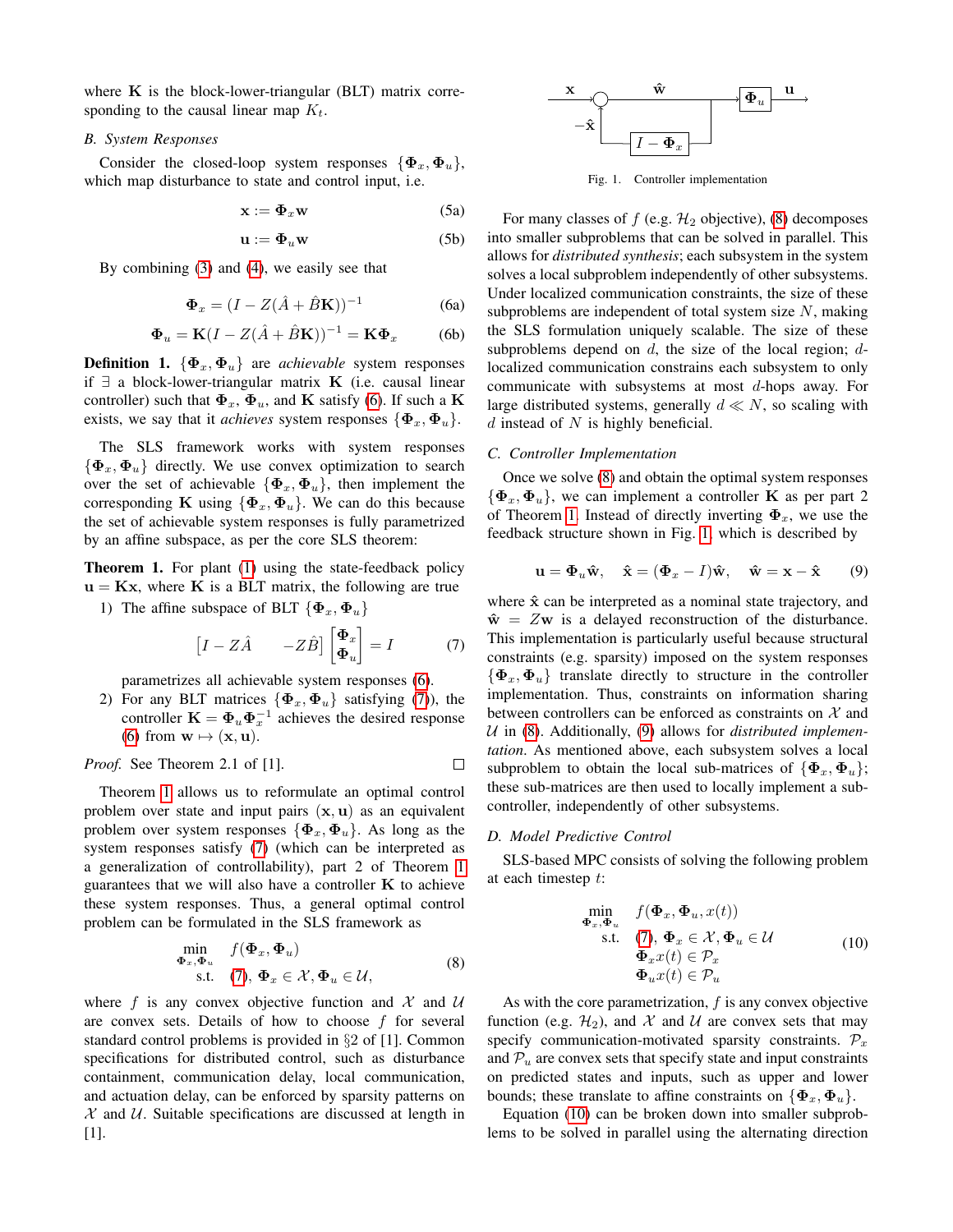method of multipliers (ADMM) [12]. At each timestep, each subsystem accesses its own local subset of  $x_t$ , solves [\(10\)](#page-1-6), and outputs a local control signal  $u_t$ , which is calculated by multiplying the first block-matrix of  $\Phi_u$  with  $x_t$ . Predicted values of x and u can be calculated by multiplying  $x_t$  by the appropriate block-matrices of  $\Phi_x$  and  $\Phi_u$ , respectively. This formulation enjoys the same scalability benefits as the core SLS method: runtime is independent of total system size. For a more thorough analysis of runtime, subproblem partitioning, etc., see [4].

## <span id="page-2-0"></span>III. SLS-BASED TECHNIQUES & EXTENSIONS

We provide an overview of SLS-based works. The SLS parametrization provides a transparent approach to analyzing and synthesizing closed-loop controllers, and all methods described in this section exploit this fact. Some works focus on theoretical analyses, while others capitalize on the scalability provided by the SLS parametrization.

## *A. Standard and Robust SLS*

The SLS parametrization was first introduced for state feedback in [13]. For a comprehensive review of standard SLS, we refer the interested reader to [1] and reference therein; this work describes state and output feedback and relevant robust formulations. Though theory for the infinitehorizon case is well-developed, implementation is generally limited to finite-horizon approximations; this is partially remedied in [14], which introduces an infinite-horizon implementation for the distributed state feedback  $\mathcal{H}_2$  problem using SLS.

The main results on robust SLS are presented in [1]. Newer results on the robustness of the general SLS parametrization are found in [15]. Informally, robust SLS deals with cases in which the synthesized matrices  $\{\boldsymbol{\Phi}_x, \boldsymbol{\Phi}_u\}$  do not describe the actual closed-loop system behavior, either by design or due to uncertainty. In these cases, robust SLS methods provide guarantees on the behavior of the closed-loop system. These guarantees are particularly useful for adaptation and learning, which are described later in this section.

In a setting with minimal uncertainty, robust SLS can be used when overly strict controller-motivated constraints on  $\{\Phi_x, \Phi_u\}$  result in infeasibility during synthesis; this was the original goal of the robust SLS derivation. An alternative 'two-step' approach is presented in [16], whose results allow for separation of controller and closed-loop system constraints in the state-feedback setting.

#### *B. SLS for Nonlinearities & Saturations*

SLS for nonlinear systems with time-varying dynamics is presented in [2]. This work generalizes the notion of system responses to the nonlinear setting, in which they become nonlinear operators. No constraints are considered; instead, this work focuses on the relationship between achievable closed-loop maps and realizing state feedback controllers.

Nonlinear SLS can be applied to saturating linear systems [3] to provide distributed anti-windup controllers that accommodate state and input saturation constraints. An alternative approach to handling saturation is [17]. This work uses robust optimization techniques instead of nonlinear analysis. In the  $\mathcal{L}_1$  case with non-coupled constraints, the nonlinear method performs better; however, the linear method handles more general cases including coupling, using a distributed primaldual optimization approach.

## *C. Distributed Model Predictive Control*

An SLS-based distributed and localized MPC algorithm is developed in [4], and briefly described in the previous section. This the first closed-loop MPC scheme that allows for distributed sensing *and* computation. Computation of this algorithm can be significantly accelerated via explicit solutions; so far, such solutions are available for the case of quadratic cost and saturation constraints [5]. Furthermore, this MPC algorithm readily extends to the robust setting – this is the subject of current work. In addition to forming the basis for this MPC algorithm, the SLS parametrization can also be used to perform robustness analysis and guarantees on the general MPC problem [18].

## *D. Adaptive Control & Machine Learning*

A scalable adaptive SLS-based algorithm is presented in [6]. This work describes a framework for scalable robust adaptive controllers; at each timestep, measurements are collected to reduce uncertainty and boost performance while maintaining stability. This framework is applied in [19], which introduces SLS controllers that are robust to package dropouts. A different scalable adaptive SLS-based algorithm deals with networks that switch between topological configurations according to a finite-state Markov chain [7].

SLS is especially beneficial for machine learning because it directly relates model uncertainty with stability and performance suboptimality [8]. The SLS parametrization is used to analyze the linear quadratic regulator (LQR) problem in the case where dynamics are unknown [20], [21]. These works provide safe and robust learning algorithms with guarantees of sub-linear regret, and study the interplay between regret minimization and parameter estimation. Additionally, SLS forms the basis of a framework for constrained LQR with unknown dynamics, where system identification is performed through persistent excitation while guaranteeing the satisfaction of state and input constraints [9]. SLS is also used to provide complexity analysis and sharp end-to-end guarantees for the stability and performance of unknown sparse linear time invariant systems [22].

SLS-based analyses have been applied to the output feedback setting as well [10]. Motivated by vision-based control of autonomous vehicles, this work designs a safe and robust controller to solve the problem of controlling a known linear system for which partial state information is extracted from complex and nonlinear data. SLS also underpins the sample complexity analysis for Kalman filtering of an unknown system [23]. Additionally, SLS forms the basis for many ongoing works on data-driven control techniques.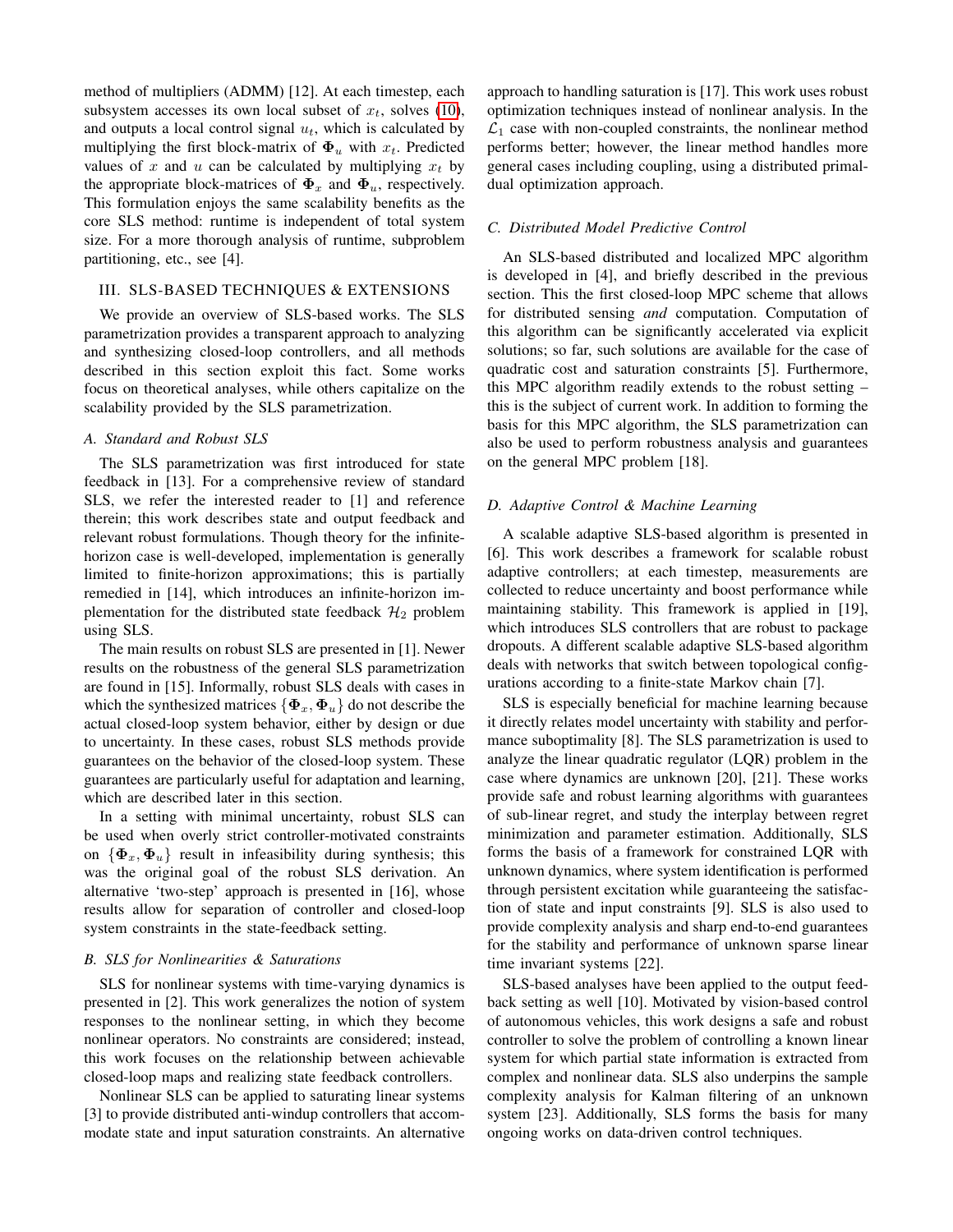

<span id="page-3-2"></span>Fig. 2. Topology of our example system for the case study. We will plot the time trajectories of states, disturbances, and input for the red square node.

## *E. Additional works*

SLS is extended to the spatially invariant setting in [24], [25]. In related work, [26] explores realizable structured controllers via SLS and discusses the limitations of SLS in the relative feedback setting. Additionally, several works focus on optimizing computation for SLS. Explicit solutions to the general SLS problem are described in [27], and [28] uses dynamic programming to solve for SLS synthesis problems 10 times faster than using a conventional solver. [29] describes deployment architecture for SLS, and is used in the construction of the SLSpy software framework [30]. In addition to this Python implementation, a MATLABbased toolbox is also publicly available [31]. These toolboxes include implementations for standard and robust SLS, twostep SLS, nonlinear-saturation SLS, and distributed MPC.

### IV. CASE STUDY: POWER GRID

<span id="page-3-0"></span>We demonstrate the efficacy of a novel SLS-based controller on a power grid-like system with three key features:

- 1) Periodic setpoint changes, induced by changing optimal power flows (OPFs) in response to changing loads
- [2](#page-3-1)) Frequent, small<sup>2</sup> disturbances
- 3) Actuator saturation

This system is inspired by common challenges of power systems control, though it is by no means a high-fidelity representation of the grid. The purpose of this case study is to show good performance in the presence of these common challenges in a simple and accessible system.

## *A. System Setup*

We start with a randomly generated connected graph over a 5x5 mesh network, shown in Fig. [2.](#page-3-2) Graph edges represent connections between buses. Interactions between neighboring buses are governed through the undamped linearized swing equations [\(11\)](#page-3-3), similar to the example used in [1].

<span id="page-3-3"></span>
$$
x_i(t+1) = A_{ii}x_i(t) + \sum_{j \in \mathcal{N}(i)} A_{ij}x_j(t) + \begin{bmatrix} 0 \\ 1 \end{bmatrix} (w_i(t) + u_i(t))
$$
\n(11a)

$$
A_{ii} = \begin{bmatrix} 1 & \Delta t \\ -\frac{b_i}{m_i} \Delta t & 1 \end{bmatrix}, \quad A_{ij} = \begin{bmatrix} 0 & 0 \\ \frac{b_{ij}}{m_i} \Delta t & 0 \end{bmatrix}
$$
 (11b)

The state of bus i includes  $x_i^{(1)}$ , the phase angle relative to some setpoint, and  $x_i^{(2)}$ , the associated frequency, i.e.



<span id="page-3-4"></span>Fig. 3. Architecture of example system. For ease of visualization, we depict a simple 4-node topology instead of the 25-node mesh we'll be using. Grey dotted lines indicate periodic communications; the OPF solver sends  $x^*$ only on the timesteps when it receives a new load profile.

 $x_i = [x_i^{(1)} \quad x_i^{(2)}]^\top$ .  $m_i$ ,  $w_i$ , and  $u_i$  are the inertia, external disturbance, and control action of the controllable load of bus *i*.  $b_{ij}$  represent the line susceptance between buses i and j;  $b_i = \sum_{j \in \mathcal{N}(i)} b_{ij}$ .  $b_{ij}$  and  $m_i^{-1}$  are randomly generated and uniformly distributed between [0.5, 1], and [0, 10], respectively. Large values of  $m_i^{-1}$  render the system unstable; the spectral radius of the A matrix is 1.5.

We periodically generate a new random load profile and solve a centralized DC-OPF problem to obtain the optimal setpoint  $x^*$ . We then send each sub-controller its individual optimal setpoint. Each subsystem reaches this setpoint in a distributed manner; sub-controllers are only allowed to communicate with their immediate neighbors and the neighbors of those neighbors (i.e. local region of size  $d = 2$ ). In addition to tracking setpoint changes, controllers must also reject random disturbances. The setup is shown in Fig. [3.](#page-3-4)

We additionally enforce actuator saturation constraints of the form  $|u_i(t)| \le u_{max}$ . Actuator saturation is a ubiquitous constraint in control systems.

#### *B. Two-Layer Controller*

The combination of large setpoint changes, small disturbances, and relatively tight saturation bounds is challenging for an offline controller. Optimal performance requires the use of distributed SLS-based MPC. However, MPC incurs significant online computational cost since an optimal control problem must be solved at every timestep. We propose a twolayer controller to reduce this computation.

We decompose the main problem into two subproblems – reacting to setpoint changes and rejecting disturbances – and assign each subproblem to a layer. The top layer uses MPC to plan trajectories in response to large setpoint changes, while the offline bottom layer tracks this trajectory and rejects disturbances. Our controller offers unique scalability benefits compared to standard layered MPC controllers [11], and offers an efficiency boost over the SLS-MPC controller.

The top layer of the controller uses SLS-based MPC to generate saturation-compliant trajectories. As described in section [II-D,](#page-1-7) this layer can be implemented in a distributed manner, with runtime independent of total system size. Every  $T_{MPC}$  timesteps, the top layer solves [\(10\)](#page-1-6) and generates a safe trajectory of states x and inputs u for the next  $T_{MPC}$ 

<span id="page-3-1"></span><sup>2</sup>Relative to the size of the setpoint changes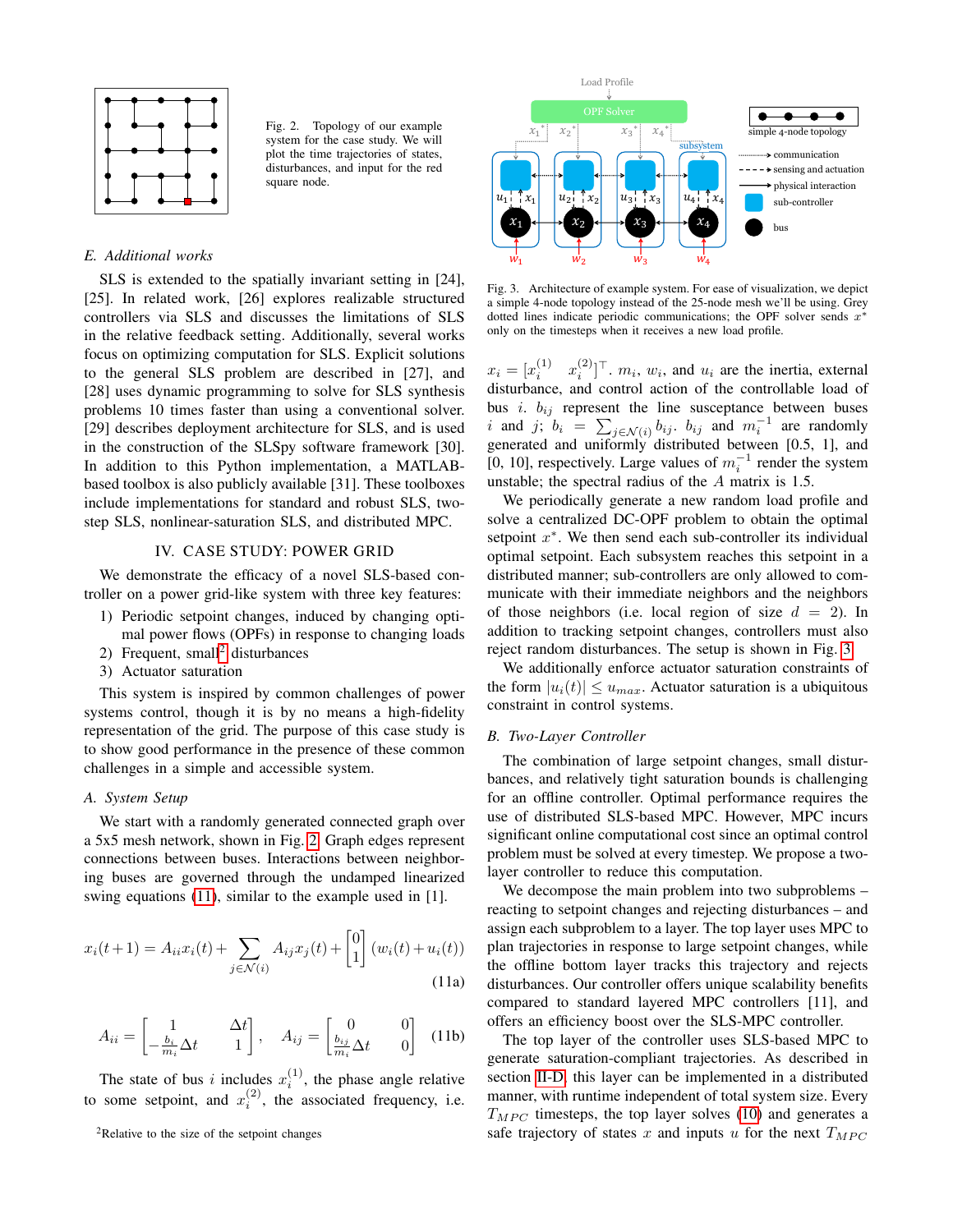

<span id="page-4-0"></span>Fig. 4. Layered sub-controller for the  $i^{\text{th}}$  subsystem. Grey dotted line indicates periodic setpoint changes sent by the OPF solver. Grey dashed line indicates periodic sensing of local state  $x_i$ . Horizontal black dotted lines indicate communication with neighboring subcontrollers.

timesteps – this gives a  $T_{MPC}$ -fold reduction in computational cost compared to a single-layer MPC controller. To maximize performance, we time the top layer's trajectory generation to coincide with the periodic setpoint changes.

The trajectory generator alone is insufficient; since it only runs once every  $T_{MPC}$  timesteps, disturbances can persist or amplify between runs, severely compromising performance. To deal with disturbances and preserve performance, we use an offline SLS controller in the bottom layer. This controller receives trajectory information from the top layer and outputs a control signal u that tracks the desired trajectory.

The two-layer controller is shown in Fig. [4.](#page-4-0) This layered controller is fully distributed; each subsystem synthesizes and implements both layers of its own controller, largely independently of other subsystems. Synthesis of the two layers is independent of one another, although some synthesis parameters may be shared. Additionally, all cross-layer communication is local, i.e. a top layer controller will never communicate with a bottom layer controller from a different subsystem. Distributed implementation and synthesis allows our controller to enjoy a runtime that is independent of total system size, like its component SLS-based controllers. Thus, this layered MPC controller is uniquely scalable, and well suited for use in systems of arbitrary size.

We emphasize the contrast between our controller and the ideal controller – centralized MPC. First, centralized MPC requires instantaneous communication between all subsystems and some centralized unit, while our controller is distributed and subsystems may only communicate within a local set of neighboring subsystems. Second, centralized MPC requires online computation once every timestep, while our controller requires online computation only once every  $T_{MPC}$  timesteps. Third, centralized MPC's computational complexity scales quadratically with system size, which is impractical for large systems; our controller's complexity scales independently of system size. Despite this, our controller performs *nearly identically* to this ideal centralized MPC. We summarize the above comparisons in Table [I.](#page-4-1)

#### *C. Simulation Results*

We compare the performance of the layered controller with  $T_{MPC}$  = 20 ('LocLayered') with the performance of the centralized MPC controller ('CenMPC'). For reference, we include the optimal linear controller with ('SatCenLin') and without ('UnsatCenLin') actuator saturation. The centralized controllers are free of communication constraints while the

TABLE I CENTRALIZED MPC VS. LOCAL LAYERED MPC

<span id="page-4-1"></span>

|                                      | Centralized MPC | Local Layered MPC         |
|--------------------------------------|-----------------|---------------------------|
| Communication                        | Global          | Local                     |
| Online computation                   | Every timestep  | Every $T_{MPC}$ timesteps |
| Complexity w.r.t.<br>system size $N$ | $O(N^2)$        | O(1)                      |
| Performance                          | Optimal         | Within 1-3% of optimal    |

TABLE II LQR COSTS CORRESPONDING TO FIG. [5](#page-5-0)

<span id="page-4-2"></span>

| Controller  | Actuator<br>Saturation | Global<br>Communication | LOR Cost |
|-------------|------------------------|-------------------------|----------|
| UnsatCenLin | No                     | Yes                     | 1.00     |
| SatCenLin   | Yes                    | Yes                     | 3.97e13  |
| CenMPC      | Yes                    | Yes                     | 1.90     |
| LocLayered  | Yes                    | No                      | 1.93     |

layered controller is limited to local communication.

The resulting LQR costs, normalized by the non-saturating optimal centralized cost, are shown in Table [II.](#page-4-2) We plot trajectories from the red square node from Fig. [2](#page-3-2) in Fig. [5,](#page-5-0) focusing on a window of time during which only one setpoint change occurs. The non-saturating controller is omitted.

For this setpoint change, saturation-induced windup effects result in oscillations of increasing size from the saturated linear controller, causing it to lose stability and incur astronomical costs. Windup effects are mitigated by both online controllers, which perform similarly despite drastically different computational requirements. As desired, the proposed layered controller achieves near-optimal performance.

To check general behavior, we re-run the simulation 30 times with different randomly generated grids, plant parameters, disturbances, and load profiles. The resulting LQR costs, normalized by the non-saturating optimal cost in each run, are shown in Table [III.](#page-5-1) We show the mean cost over all 30 trials and the mean cost over the 26 trials in which the saturated linear controller maintained stability. Observations from the initial example hold; the layered controller consistently achieves near-optimal performance. The two online methods again demonstrate enormous improvement over the saturated linear controller, which often loses stability. Performance differences predominately arise from reactions to setpoint changes; when the saturated linear controller manages to maintain stability after a setpoint change, performance is similar across all methods. Lastly, we note that both the online methods' costs are within 17% of the centralized optimal cost *without* actuator saturation.

#### V. CONCLUSIONS

We reviewed SLS and derivative works, and demonstrated an effective combination of SLS-based methods in a novel layered controller. This controller performed similarly to centralized MPC and is superior in scalability, communication requirements, and computational cost.